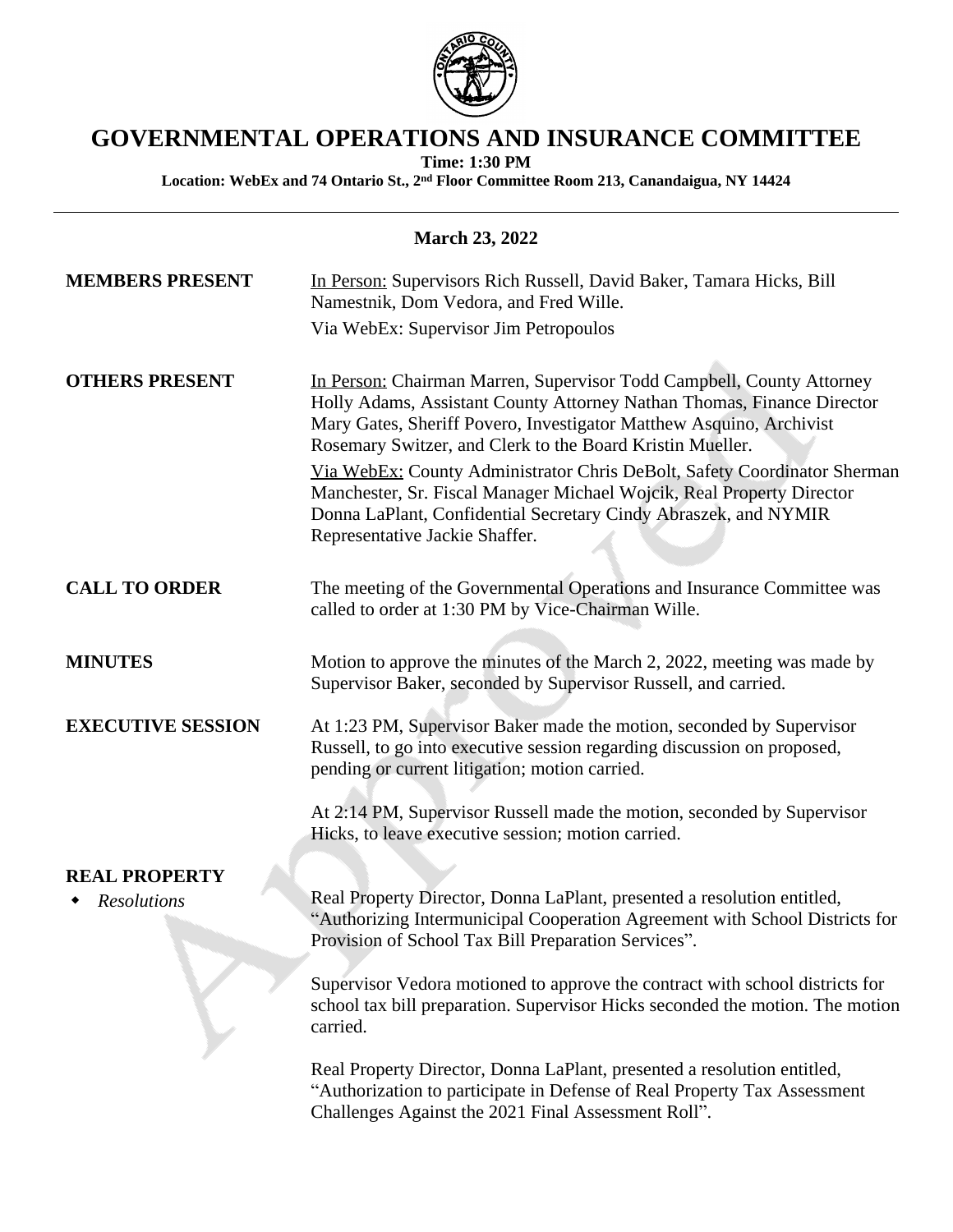|                                        | Supervisor Russell motioned to approve the participation in defending the<br>2021 final assessment roll. Supervisor Namestnik seconded the motion. The<br>motion carried.                                                                                                                                                          |
|----------------------------------------|------------------------------------------------------------------------------------------------------------------------------------------------------------------------------------------------------------------------------------------------------------------------------------------------------------------------------------|
| <b>RAIMS</b>                           |                                                                                                                                                                                                                                                                                                                                    |
| Resolution                             | Archivist, Rosemary Switzer, presented a resolution entitled, "Extension of<br>Local Government Records Management Improvement Fund Grant Deadline".                                                                                                                                                                               |
|                                        | Supervisor Baker motioned to approve the extension of the LGRMIF grant<br>deadline. Supervisor Russell seconded the motion. The motion carried.                                                                                                                                                                                    |
| <b>PLANNING</b>                        |                                                                                                                                                                                                                                                                                                                                    |
| Presentation - Weight<br>Voting        | Planning Director, Tom Harvey, introduced Paul Bishop and Kieran Bezila<br>from CGR. They gave a presentation on the weighted voting apportionment<br>plan based on the 2020 census. This presentation explained to committee how<br>the new weighed voting numbers are calculated for the simple majority and the<br>$2/3$ votes. |
|                                        | Supervisor Vedora motioned to accept the receipt of the weighted voting<br>apportionment plan report that was presented today. Supervisor Hicks<br>seconded the motion. The motion carried.                                                                                                                                        |
|                                        | Committee also directed County Attorney Holly Adams and Clerk Kristin<br>Mueller to draft a resolution to accept these new weighted voting numbers at<br>the next committee cycle.                                                                                                                                                 |
| <b>INFORMATIONAL</b><br><b>REPORTS</b> | The committee reviewed all reports and information submitted regarding:<br><b>Workers Compensation and Safety Reports</b><br>а.<br>b. MVA Report                                                                                                                                                                                   |
|                                        | Safety Coordinator, Sherman Manchester, reported that we had an uptick in<br>injuries. They were mostly slips, trips, and falls. We are trending slightly ahead<br>of last year. First HAB trainings start next week.                                                                                                              |
|                                        | Motion to approve the informational reports as presented was made by<br>Supervisor Russell, seconded by Supervisor Hicks, and carried.                                                                                                                                                                                             |
| <b>COUNTY</b>                          |                                                                                                                                                                                                                                                                                                                                    |
| <b>ADMINISTRATOR</b>                   |                                                                                                                                                                                                                                                                                                                                    |
| Update                                 | County Administrator, Chris DeBolt, gave the following updates:<br>We have lots of COVID test kits available                                                                                                                                                                                                                       |
| <b>EXECUTIVE SESSION</b>               | At 2:43 PM, Supervisor Vedora made the motion, seconded by Supervisor<br>Russell, to go into executive session regarding discussion on proposed,<br>pending or current litigation; motion carried.                                                                                                                                 |
|                                        | At 2:56 PM, Supervisor Baker made the motion, seconded by Supervisor<br>Hicks, to leave executive session; motion carried.                                                                                                                                                                                                         |

**Governmental Operations and Insurance Committee** oversees the activities, programs, or other matters related to the following departments, agencies, or activities: *Legislative Board, Clerk of the Board of Supervisors, County Administrator, County Attorney, County Clerk, Bureau of Motor Vehicles, Real Property Tax Services, Board of Elections, Records and Archives, County Historian, Board of Ethics, Dog Control, Humane Society, Information Services, Regulatory Compliance, County Insurance Programs, Risk Management, Workers*' *Compensation.*